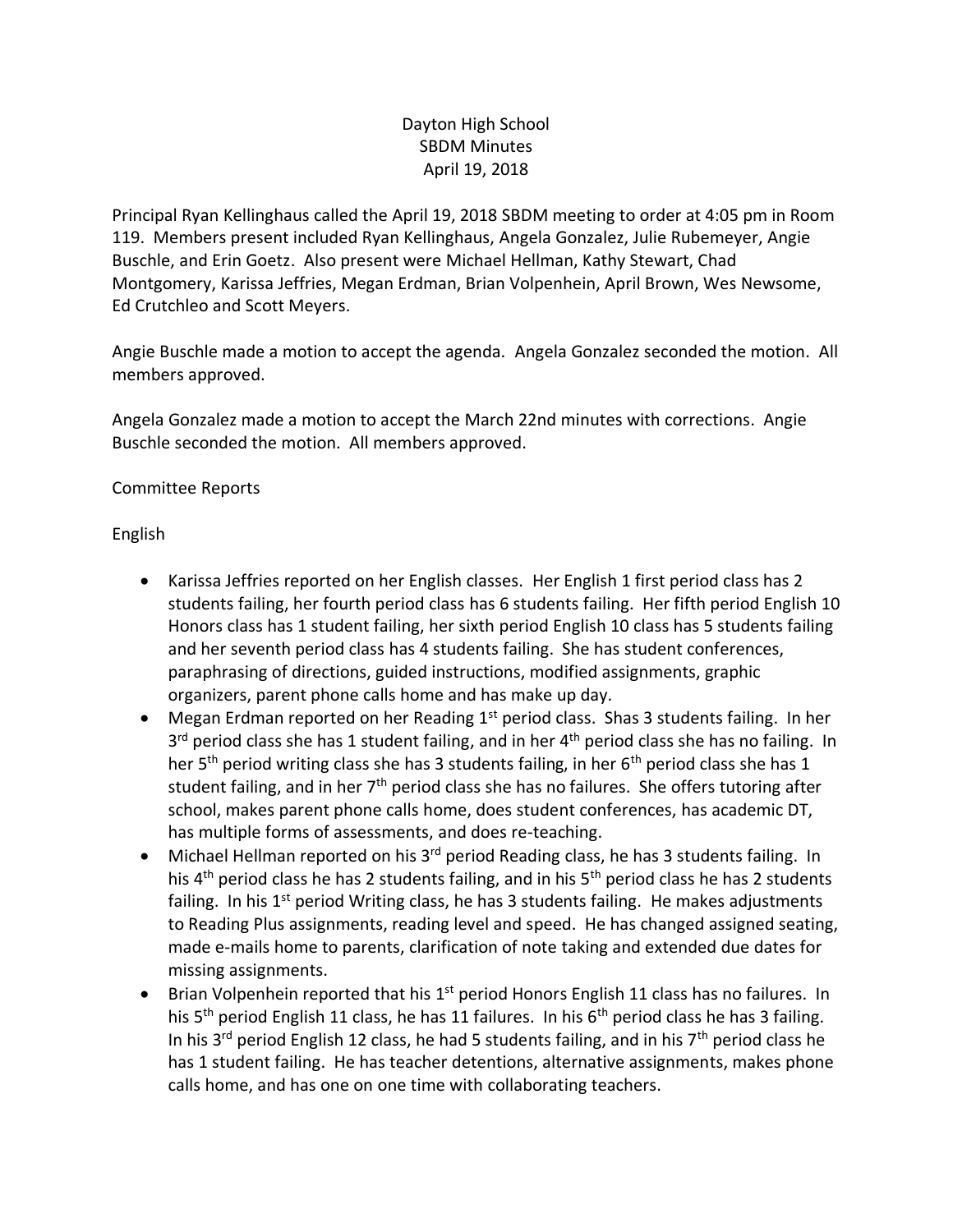## On Line Classes

- April Brown reported on her On Line Classes. She has 53 students in her On Line Classes and they need 122 credits. She reported that 100 classes have been completed, 50  $\frac{1}{2}$ credits, one being Chemistry, for an 80% average. One student from last year's senior class earned his diploma, 4 of 16 students are 80% complete, 2 of 4 are close to 80%, and 2 of 4 are above 100%, one student is at a low growth. She is worried about the poor senior attendance.
- Chad Montgomery reported on his students in DaytonA. He has 11 students in DaytonA with 3 new coming in next week. One of his students has been put in 3 regular classes a day and is going great. One of his students is above where they need to be and is working ahead. Most of his Middle School Students are working hard on their classes and behavior is not a big issue. Absences on a few are a concern. Most of his High School Students are doing very well, and are on target or above on earned credits. There are a few that are below average on earned credits because of behavior and or absences. He has 2 students that are on target to graduate.

### Practical Living

• Joe Workman could not be here, but sent in a report. His  $1<sup>st</sup>$  period PE class has 1 student failing, in his  $5<sup>th</sup>$  and  $7<sup>th</sup>$  period classes he has no failures. In his  $2<sup>nd</sup>$  period class he has no failures. In his  $3^{rd}$  and  $6^{th}$  period classes, he has no failing students. His one student that is failing, it is due to not attending school.

### **Business**

- Kathy Stewart reported on her Digital Literacy classes. In her  $1<sup>st</sup>$  period she has 1 failing, 3<sup>rd</sup> period she has 5 failing, 4<sup>th</sup> period she has 1 failing and 7<sup>th</sup> period no failures. In her Keyboarding class she has no failures. In her Business Principles class, she has 1 failure. She comes in every day at 7:00 am and stays in the afternoon each day for students to get help and work on assignments. Most of the failures are due to missing assignments.
- Ed Crutchleo reported on his Financial Literacy classes. In his four periods, he has no failures. He credits group work, and pair and share as his most effective strategies. He also uses Kagan Strategies of cooperative learning. In his three Microsoft Office classes, there are no failures. Out of 27 students, 26 are fully certified and one student has 1 certification left. All students will be taking the A.S.K. Exam. In his Keyboarding class there are no failures. He uses Care Cards and donated Kings Island Tickets (for a drawing before exams) to motivate the students. He also lets his keyboarding students to play typing games against each other to utilize their competitiveness.

### Spanish

Wes Newsome reported on his Spanish 1 classes. In his  $2<sup>nd</sup>$  period class, he has 5 students failing. His 3<sup>rd</sup> period class has 2 failures. Most of these failures are due to not turning in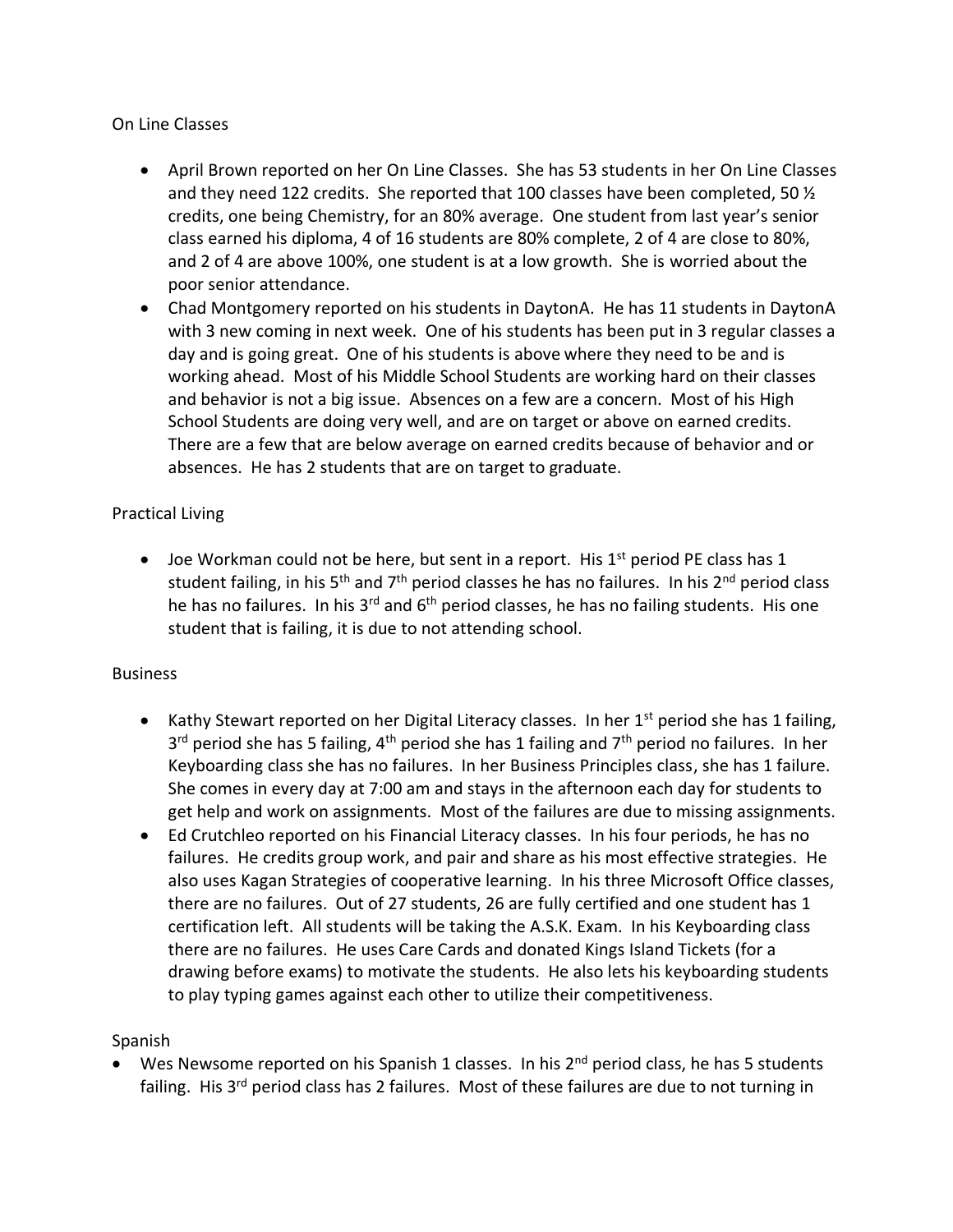their assignments. In his Spanish 2 classes,  $1^{st}$  period has no failures and  $7^{th}$  period has 3 failures. In his Spanish 3 class he has no failures. He uses student conferences to tell students of missing work or assessments. Phone calls home to inform parents if their students are failing, or positive calls home to keep students motivated are very useful. Care Cards and positive phone calls are being used to encourage students to strive for 90% to be exempt from final exam.

We will discuss if all teachers in the Departments need to report or just the Department Heads.

Good News Items

- Family Fun Night had over 80 people attend, which was a great turnout, and everyone said they had a good time.
- The Fine Arts Festival was also a great success.

Public Comment

• None

Bylaw or Policy Review/Readings/Adoption

We had the second reading of the revisions to Section X of our By-Laws. Angie Buschle made a motion to approve the second reading. Erin Goetz seconded the motion. All members approved.

Our Parent Involvement Policy will be put on next month's agenda when both parent members will be here.

Student Achievement Report/Data and School Improvement Planning

- EOC testing during the week of 4/16
- CASE assessments in the middle school during the week of 4/16
- Upcoming ACT test on April  $24<sup>th</sup>$
- KPREP testing

We will discuss changing dates so not all tests are at once.

Angela Gonzalez made a motion to extend the meeting (5:30). Angie Buschle seconded the motion. All members approved.

Budget Report

- Linda Brandenburg reported that all Department money has not been spent.
- Erin Goetz made a motion to pay for National Honor and National Jr. Honor Society Membership. Angela Gonzalez seconded the motion. All members approved.
- Mr. Kellinghaus said he would call a Special Meeting when we are sure of the deadline for spending SBDM Money if it is before our next meeting.